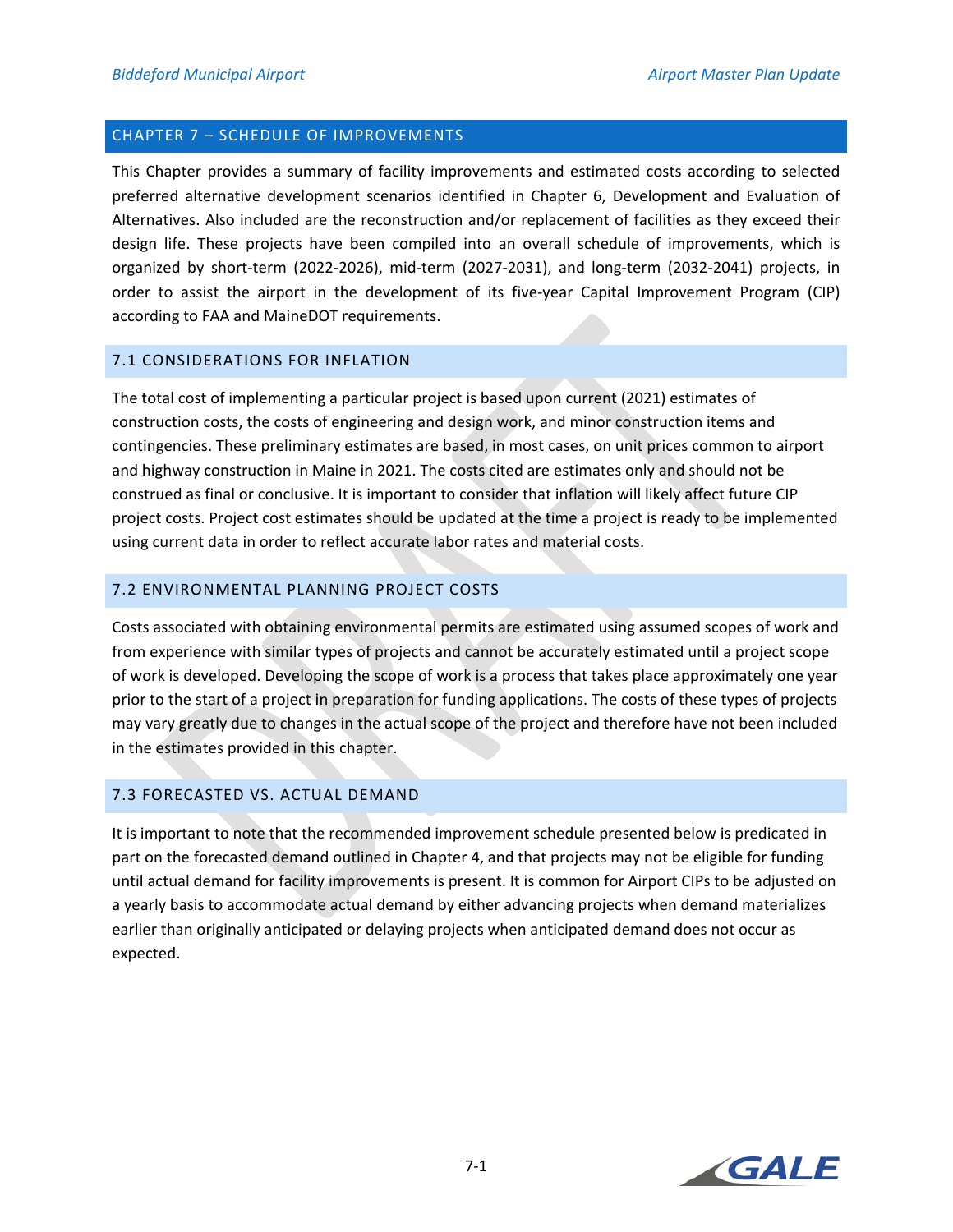# 7.4 PERIODIC ROUTINE MAINTENANCE

In addition to the capital improvements outlined in the following sections of this chapter, the Airport should monitor conditions of all facilities to schedule maintenance as needed. Maintenance activities include, but are not necessarily limited to, pavement maintenance activities (e.g., crack sealing and slurry sealing) and vegetation management (e.g., mowing, brush hogging, and tree removal in accordance with the Vegetation Management Plan). These activities are necessary to maintain a safe and functional airfield and are further described in the following paragraphs.

It is recommended that the Airport monitor pavement conditions and results of Pavement Management Reports, which are provided periodically by MaineDOT. The most recent Pavement Condition Report (PCR) at B19 was completed in 2018 and recommends work repair levels based on pavement condition index (PCI) ratings, which include the following:

- PCI above 70 (Satisfactory): preventative maintenance
- PCI between 60 and 70 (Fair): major rehabilitation
- PCI below 60 (Poor to Failed): reconstruction

According to the PCR, pavement generally deteriorates at a rate of between 1 and 3 PCI per year, and maintenance activities should be programmed as necessary to extend the useful life of airfield pavements.

Vegetation growth should be monitored and managed as follows, in accordance with the Airport's 2007 Vegetation Management Plan (VMP):

- Upland infield areas and grassed areas surrounding aprons: routine mowing from May to **October**
- Remaining upland airfield areas: brush hogging at least every two years as needed
- Airfield wetlands: selective hand pruning at least every two years as needed
- Off-airport easements: field survey every three to five years and selective clearing as needed

Additional details regarding the timing and methods for vegetation management are contained in the Airport's 2007 VMP and should be followed accordingly.

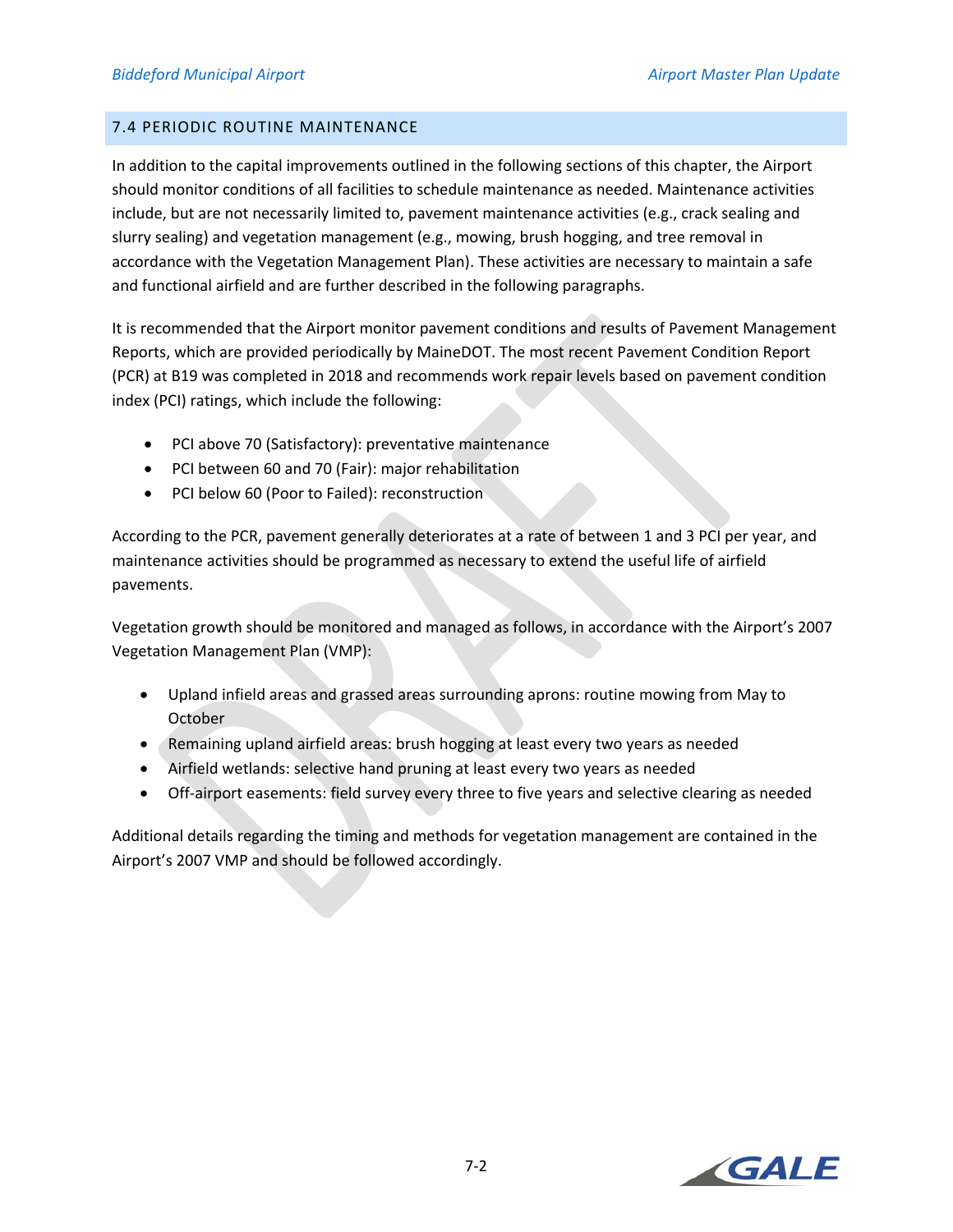#### 7.5 SHORT‐TERM IMPROVEMENTS

The following projects are proposed for short-term development over the next 5-year period (2022-2026). The following descriptions are for planning purposes only and may require refinements and review prior to starting work on a particular project.

# 7.5.1 RECONSTRUCT WEST APRON

This project is for the reconstruction of the Airport's West Apron (i.e., GA Apron), including construction of a taxilane from the apron to Runway 06‐24, midway between the existing stub taxiway and the Runway 06 end to accommodate future construction of a parallel taxiway . The West Apron with a PCI of 41 (poor) exceeded its useful life in 2007. This project includes:

- Full depth reconstruction including removal of existing pavement and base materials, subgrade preparation.
- Placement of a gravel subbase, aggregate base layers, and bituminous concrete pavement.
- Erosion control.
- Application of markings.

Apron reconstruction is eligible for AIP funding provided that it will be used for aircraft parking. The project cannot include pavement for auto parking, other non‐aeronautical uses, or exclusive use areas (must be public use).

**Estimated project cost: \$900,000** (FAA Share \$810,000; State Share \$45,000; Local Share \$45,000)

# 7.5.2 CONSTRUCTION OF ABOVEGROUND FUEL FACILITY

This project is for the construction of an aboveground fuel facility in the terminal area, consisting of one 10,000‐gallon storage tank, fueling apron, and associated taxilanes. Installation of the aboveground facility should take place in advance of the decommissioning of the existing underground storage tank, which will expire in January of 2028. Project timing in conjunction with the reconstruction of the Main Apron (i.e., Terminal Apron) should be considered to avoid an interruption to the Airport's fuel revenue.

Per the FAA AIP Handbook, because the Airport already has a 100‐LL fuel facility on site, this project is not eligible for AIP funding, as AIP funding can only be used to fund the initial construction of fuel facilities and cannot fund maintenance or repair.

**Estimated project cost: \$600,000** (FAA Share \$0.00; State Share \$0.00; Local Share \$600,000)

# 7.5.3 RECONSTRUCT MAIN APRON

This project is for the reconstruction of the Airport's Main Apron. The Main Apron (i.e., terminal apron) with a PCI of 42 (poor) exceeded its useful life in 1997. This project includes the removal and decommissioning of the underground fuel storage tank, which is scheduled to expire in 2028 and must be removed per MaineDEP regulations. This project will also include:

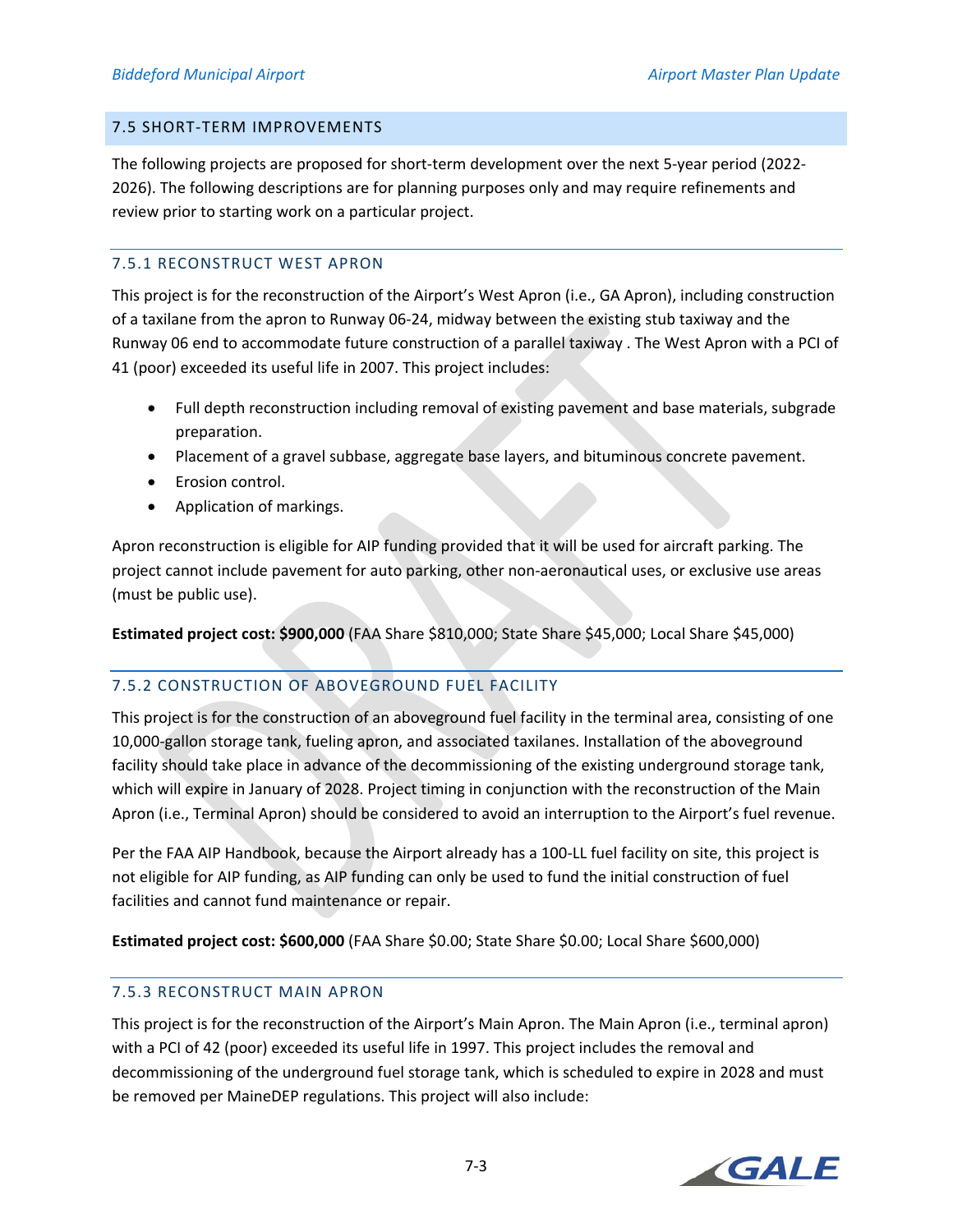- Full depth reconstruction including removal of existing pavement and base materials, subgrade preparation.
- Placement of a gravel subbase, aggregate base layers, and bituminous concrete pavement.
- Erosion control.
- Application of markings.

Apron reconstruction is eligible for AIP funding provided that it will be used for aircraft parking. The project cannot include pavement for auto parking, other non‐aeronautical uses, or exclusive use areas (must be public use).

**Estimated project cost: \$800,000** (FAA Share \$720,000; State Share \$40,000; Local Share \$40,000)

# 7.5.4 CONSTRUCT HANGARS ADJACENT TO EXISTING HANGAR COMPLEX

This project is for the construction of hangar units as needed in the area adjacent to the existing hangar complex. Based on current demand and discussions with Airport Management, it is assumed that hangars will be constructed by private developers and that the Airport will incur no costs associated with their construction. Box hangars and/or T-hangars can be constructed based on the needs of the developers at the time. It should be noted that coordination with Skydive Coastal Maine may be required to relocate the existing skydiving landing area to a different location on the airfield, as the proposed area for hangar construction may conflict with their existing operation.

# 7.5.4 TERMINAL BUILDING IMPROVEMENTS

This project is for the renovation of the Airport's terminal building to repair issues with the leaking roof and bring the public areas of the building (including but not limited to the entrance, hallways, and restrooms) into compliance with Americans with Disabilities Act (ADA) requirements.

According to the AIP handbook, terminal building modifications to meet federal mandates (e.g., ADA standards) are eligible for AIP funding, provided that modifications are being made to public use areas, such as public entrances, hallways, and restrooms. Additionally, certain terminal building rehabilitation projects, such as the replacement of a significant portion of a terminal roof, are eligible for AIP funding. Terminal building improvements are not eligible for discretionary funding, so the Airport would be limited to nonprimary entitlements (\$150,000 per year) for the terminal building improvements described above.

**Estimated project cost: \$300,000** (FAA Share \$270,000; State Share \$15,000; Local Share \$15,000)

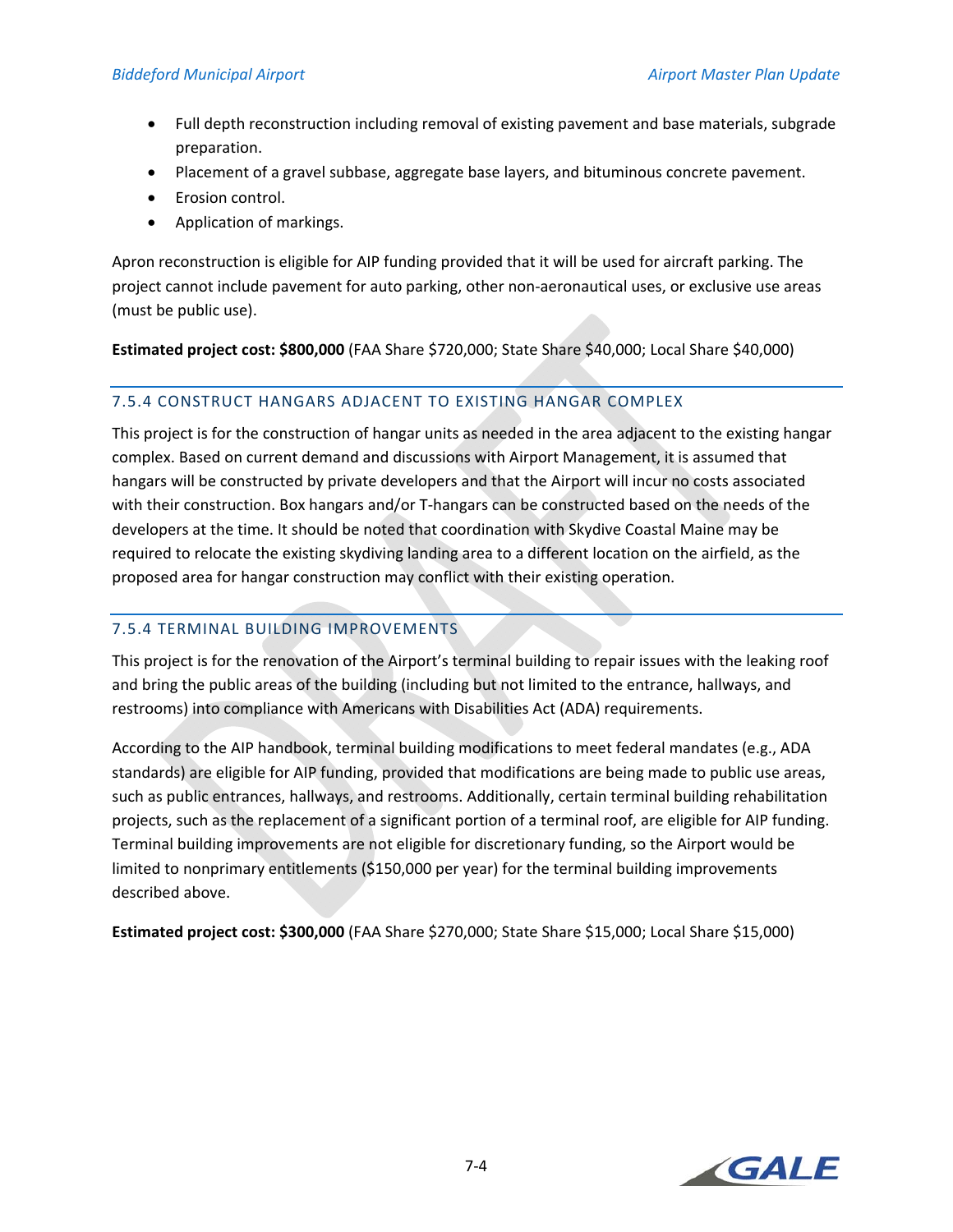#### 7.6 MID‐TERM IMPROVEMENTS

The following projects are proposed for mid-term development over the 5 to 10-year planning period (2027‐2031). The following descriptions are for planning purposes only and may require refinements and review prior to starting work on a particular project.

# 7.6.1 CONSTRUCT SRE BUILDING

This project is for the construction of a snow removal equipment building (estimated at 1,600 square feet) in accordance with FAA regulations for buildings for storage and maintenance of airport snow and ice control equipment and materials, with access driveway in the area behind the EAA hangar. This project will avoid occupying space suitable for hangar construction, and instead will construct the building outside of the fence.

SRE building construction is eligible for federal funding assistance; however, costs for the construction of SRE building space for personnel quarters, training space, or other non‐equipment storage functions are not eligible.

**Estimated project cost: \$1,100,000** (FAA Share \$990,000; State Share \$55,000; Local Share \$55,000)

# 7.6.2 ACQUISITION OF SNOW REMOVAL EQUIPMENT

This project is for the acquisition of a carrier vehicle and attachments to replace or supplement the Airport's existing equipment. The Airport is currently operating a 2004 John Deer loader, which is in good condition; however, it is recommended that acquisition of a replacement vehicle or a second carrier vehicle be programmed for later in the mid‐term planning period. At the end of the mid‐term period (2031), the existing loader will be 27 years old.

As outlined in Chapter 5, B19 is eligible to receive AIP funding for acquisition of SRE in accordance with FAA regulations for airport snow and ice control equipment

**Estimated project cost: \$350,000** (FAA Share \$315,000; State Share \$17,500; Local Share \$17,500)

# 7.6.3 INSTALL WEATHER MONITORING CAMERAS

This project is for the installation of weather monitoring cameras at the Airport to provide pilots with real‐time photos of weather conditions on the airfield. The Airport should consult with the FAA Weather Camera Office and MaineDOT in advance of the project to discuss ideal locations for weather camera locations, timing of installation, and maintenance requirements.

The installation of weather monitoring cameras is not AIP eligible; however, MaineDOT is currently exploring the feasibility of a statewide program, so additional funding assistance may be available for this project in the future.

**Estimated project cost: \$20,000** (FAA Share \$0.00; State Share \$0.00; Local Share \$20,000)

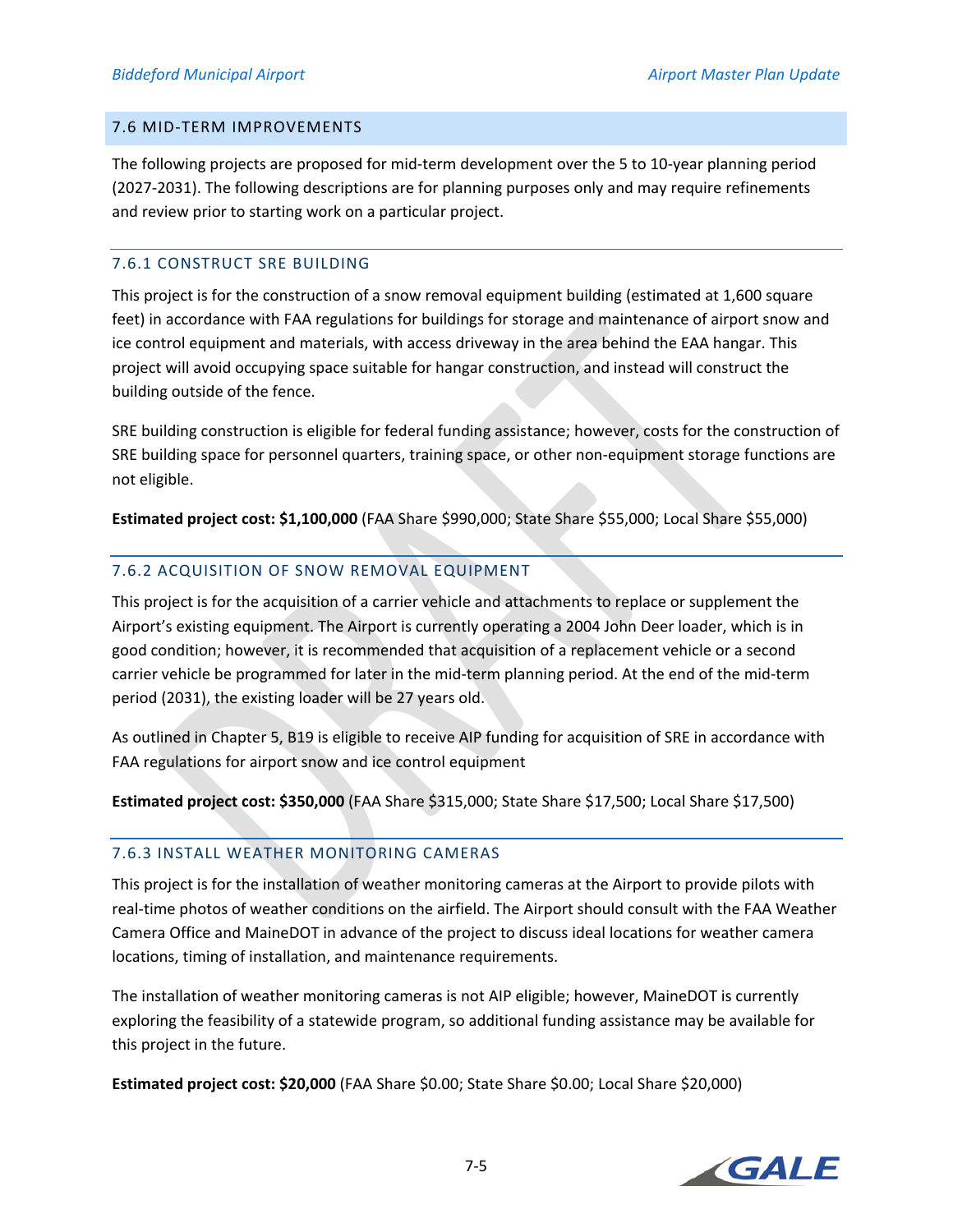### 7.6.4 RECONSTRUCT HANGAR TAXILANE – HANGAR ROW 1

This project is for the reconstruction and reconfiguration of the Hangar Row 1 Taxilane . The taxilane will be reconfigured to accommodate future construction of a parallel taxiway by connecting Hangar Row 1 to the Main Apron at the standard 125-foot centerline separation. According to the Airport's Pavement Condition Report, the Hangar Row 1 Taxilane has a PCI of 39 (very poor).Considering that this report was prepared in 2018, and it is estimated that pavements will deteriorate at a rate of between 1 to 3 points per year, it is reasonable to estimate that, conservatively, the taxilane will deteriorate as follows by the beginning of the mid‐term planning period (2027):

Hangar Row 1 Taxilane: PCI of 30 (very poor)

.This project will include:

- Full depth reconstruction including removal of existing pavement and base materials, subgrade preparation.
- Placement of a gravel subbase, aggregate base layers, and bituminous concrete pavement.
- Erosion control.
- Application of markings.

Taxilane reconstruction projects are eligible for AIP funding assistance.

**Estimated project cost: \$1,000,000** (FAA Share \$900,000; State Share \$100,000; Local Share \$100,000)

# 7.6.4 RECONSTRUCT HANGAR TAXILANE – HANGAR ROW 2

This project is for the reconstruction and reconfiguration of the Hangar Row 2 Taxilane. The taxilane will be reconfigured to accommodate future construction of a parallel taxiway by connecting Hangar Row 2 to the new Hangar Row 1 Taxilane at the standard 125‐foot centerline separation. According to the Airport's Pavement Condition Report, the Hangar Row 2 Taxilane has a PCI of 69 (fair).Considering that this report was prepared in 2018, and it is estimated that pavements will deteriorate at a rate of between 1 to 3 points per year, it is reasonable to estimate that, conservatively, the taxilane will deteriorate as follows by the beginning of the mid-term planning period (2027):

Hangar Row 2 Taxilane: PCI of 60 (fair)

.This project will include:

- Full depth reconstruction including removal of existing pavement and base materials, subgrade preparation.
- Placement of a gravel subbase, aggregate base layers, and bituminous concrete pavement.

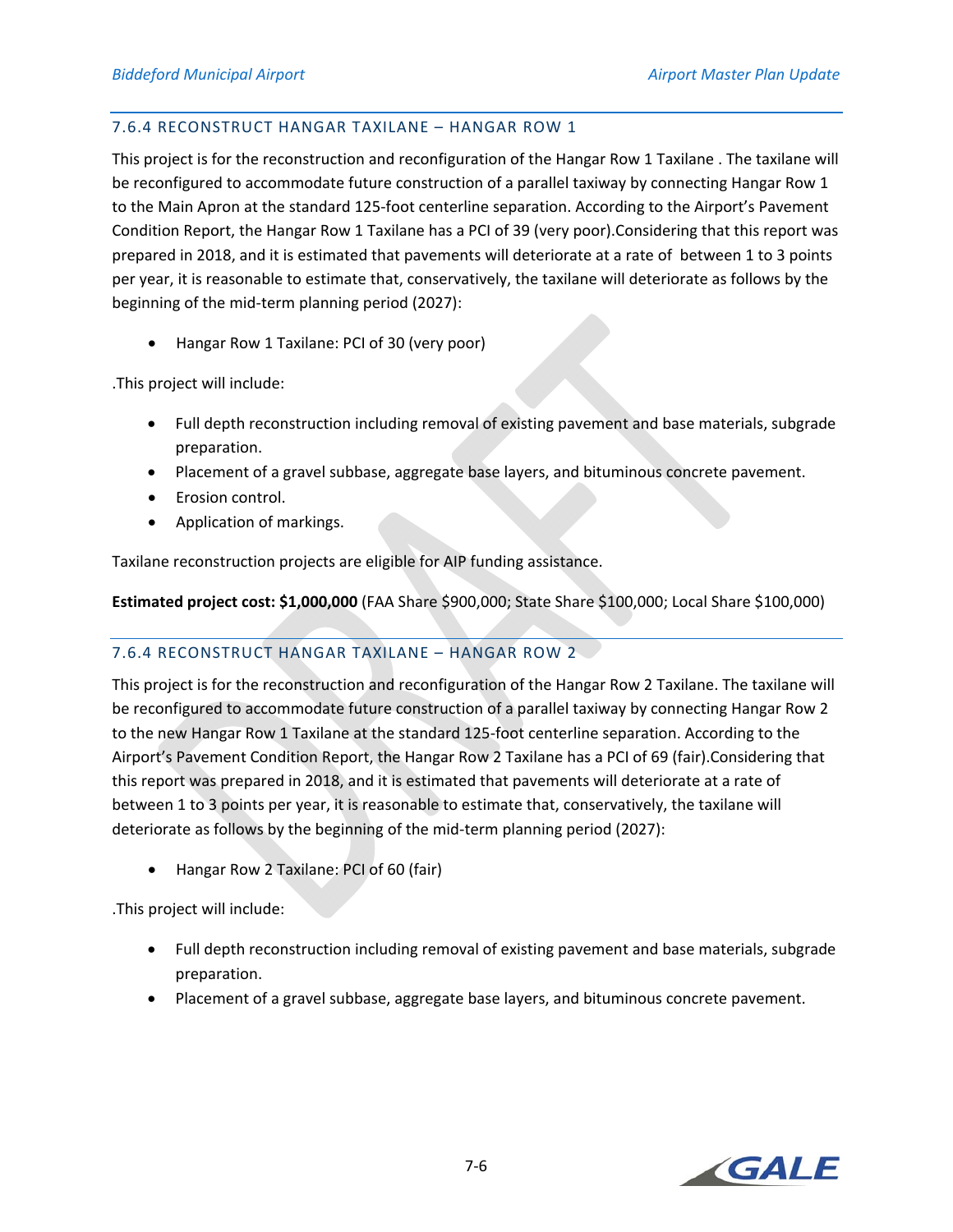- Erosion control.
- Application of markings.

Taxilane reconstruction projects are eligible for AIP funding assistance.

**Estimated project cost: \$1,000,000** (FAA Share \$900,000; State Share \$100,000; Local Share \$100,000)

#### 7.6.5 CONSTRUCT FULL PERIMETER FENCING AROUND AIRPORT PROPERTY

This project is for the construction of approximately 15,250 LF of perimeter fencing and associated access gates to fully enclose airport property. This will prevent large, bodied mammals (e.g., deer and domestic dogs) and trespassers from accessing the airfield and will enhance safety and security.

Fencing projects are eligible for AIP funding assistance.

**Estimated project cost: \$950,000** (FAA Share \$855,000; State Share \$47,500; Local Share \$47,500)

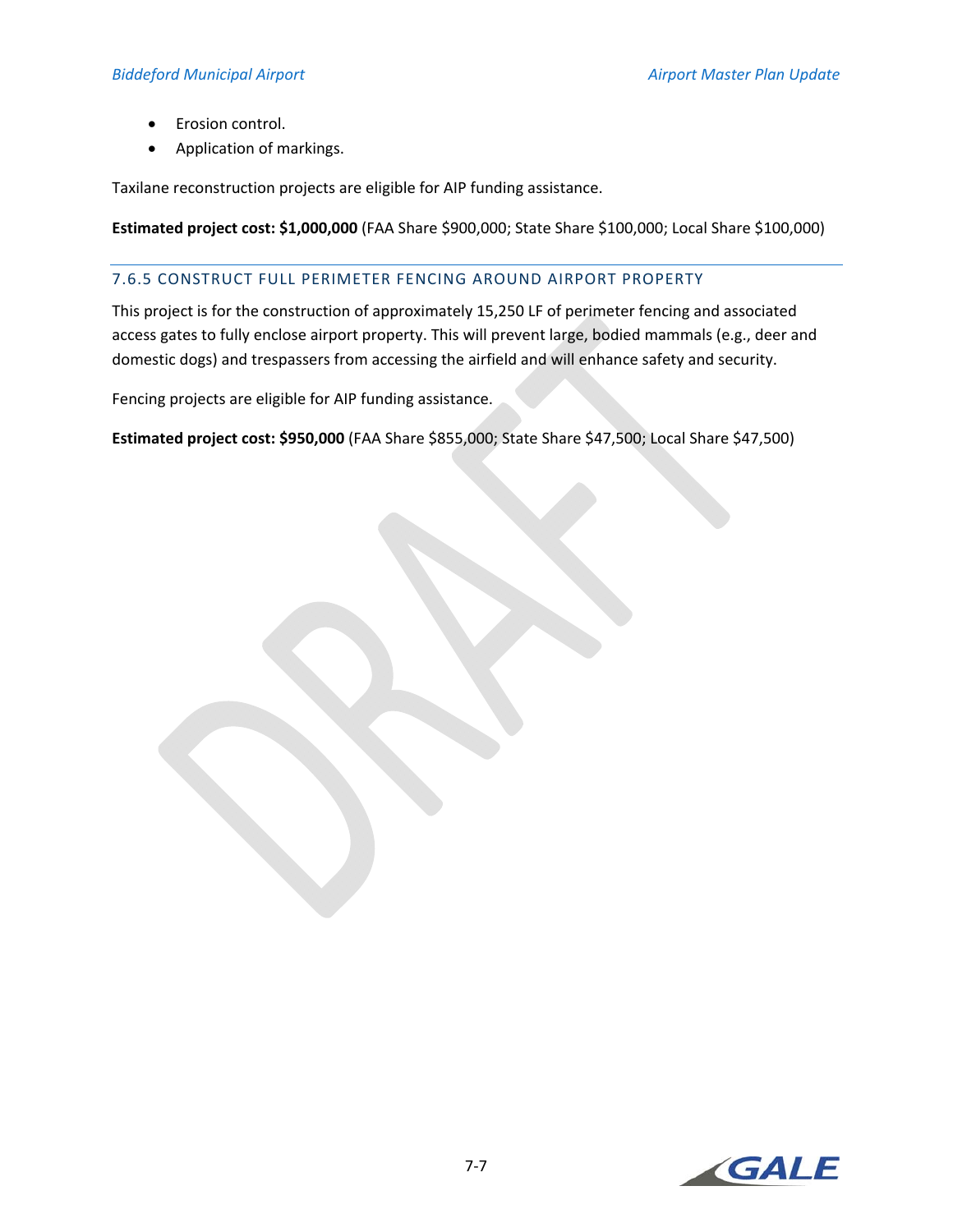#### 7.7 LONG‐TERM IMPROVEMENTS

The following projects are proposed for long-term development over the 5 to 10-year planning period (2022‐2041). The following descriptions are for planning purposes only and may require refinements and review prior to starting work on a particular project.

### 7.7.1 COMPLETE PARTIAL PARALLEL TAXIWAY

This project is for the construction of the final portion of the partial parallel taxiway, connecting the hangar taxilanes with Runway 06‐24, midway between the existing stub taxiway and the Runway 24 end. This project will enhance airfield safety by removing the non-compliant stub taxiway from Runway 06-24 to the Main Apron and eliminating direct runway-to-apron access and the direct line from vehicle gate to Runway 06‐24. This project will include:

- Placement of a gravel subbase, aggregate base layers, and bituminous concrete pavement.
- Erosion control.
- Application of markings.

Taxiway construction projects are eligible for AIP funding assistance.

**Estimated project cost: \$700,000** (FAA Share \$630,000; State Share \$35,000; Local Share \$35,000)

# 7.7.2 CONSTRUCT RUNWAY 06 END EXTENSION AND RSA TO ACHIEVE 3,200 FEET

This project is for the construction of a 199‐foot extension to the Runway 06 end, including a compliant Runway Safety Area (RSA), to achieve a total runway length of 3,200 feet. This project will include the following:

- Full-depth construction of an additional 199 feet of pavement on the Runway 06 end.
- Application of runway markings.
- Installation of runway lights.
- Construction of an additional 139 feet of RSA.

Runway construction projects are eligible for AIP funding assistance.

**Estimated project cost: \$515,000** (FAA Share \$463,500; State Share \$25,750; Local Share \$25,750)

#### 7.7.3 APRON EXPANSION

This project is for the expansion of the Airport's aprons to accommodate additional tie‐down spaces or hangar construction in the West Apron area as demand warrants. This project will also include:

- Full depth construction including removal of existing pavement and base materials, subgrade preparation.
- Placement of a gravel subbase, aggregate base layers, and bituminous concrete pavement.
- Erosion control.